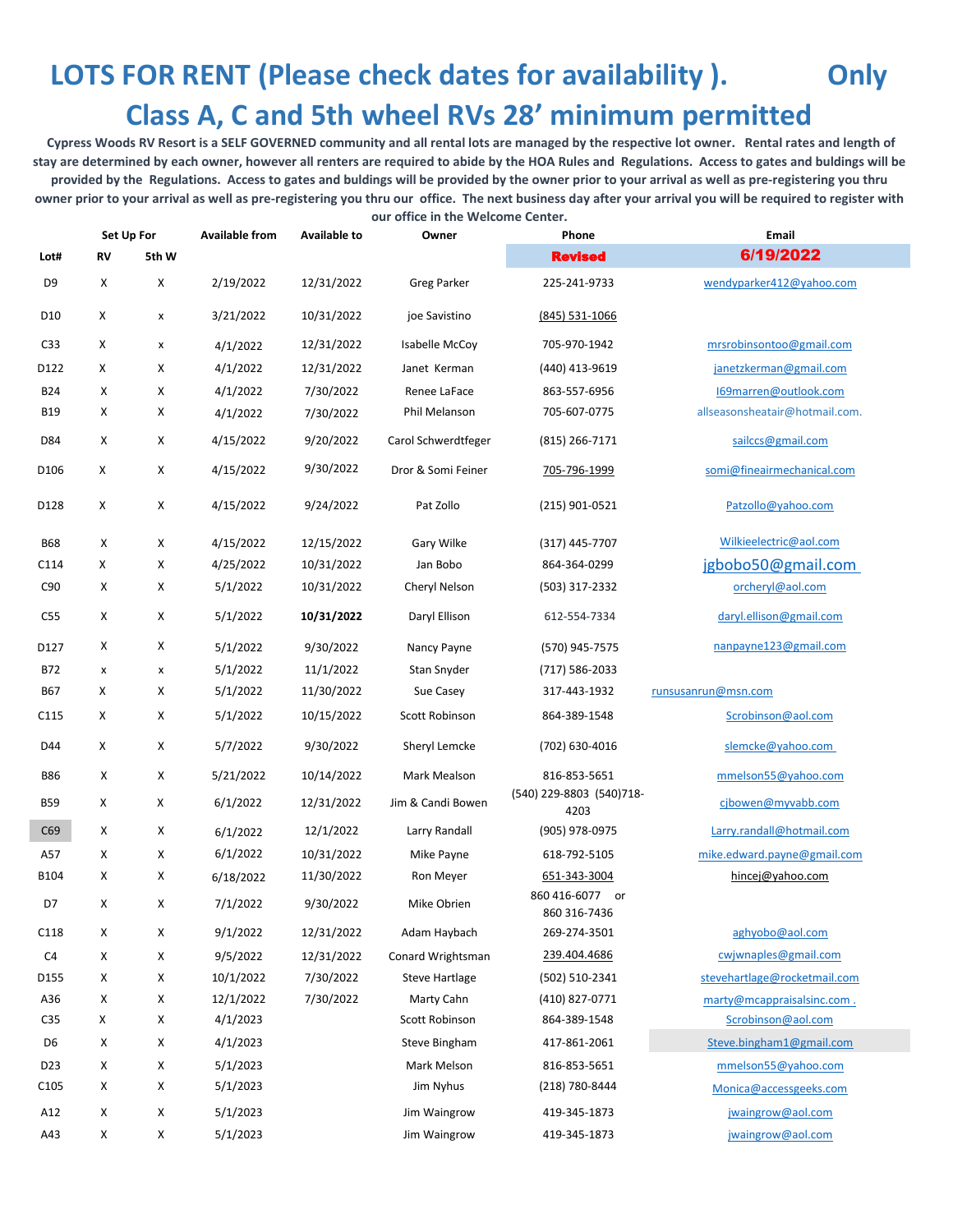| <b>B85</b> |  | 5/1/2023 | Steve Bingham | 417-861-2061 | Steve.bingham1@gmail.com |
|------------|--|----------|---------------|--------------|--------------------------|
| D132       |  | 5/1/2023 | John Delay    |              | delayjohn84@gmail.com    |

**If you call on a lot and it is rented please email me and that lot will be permanantly deleted** O**wners rent Their own lots and set price and availability, the Resort has no input. To add or modify information email information to: patzollo@yahoo.com**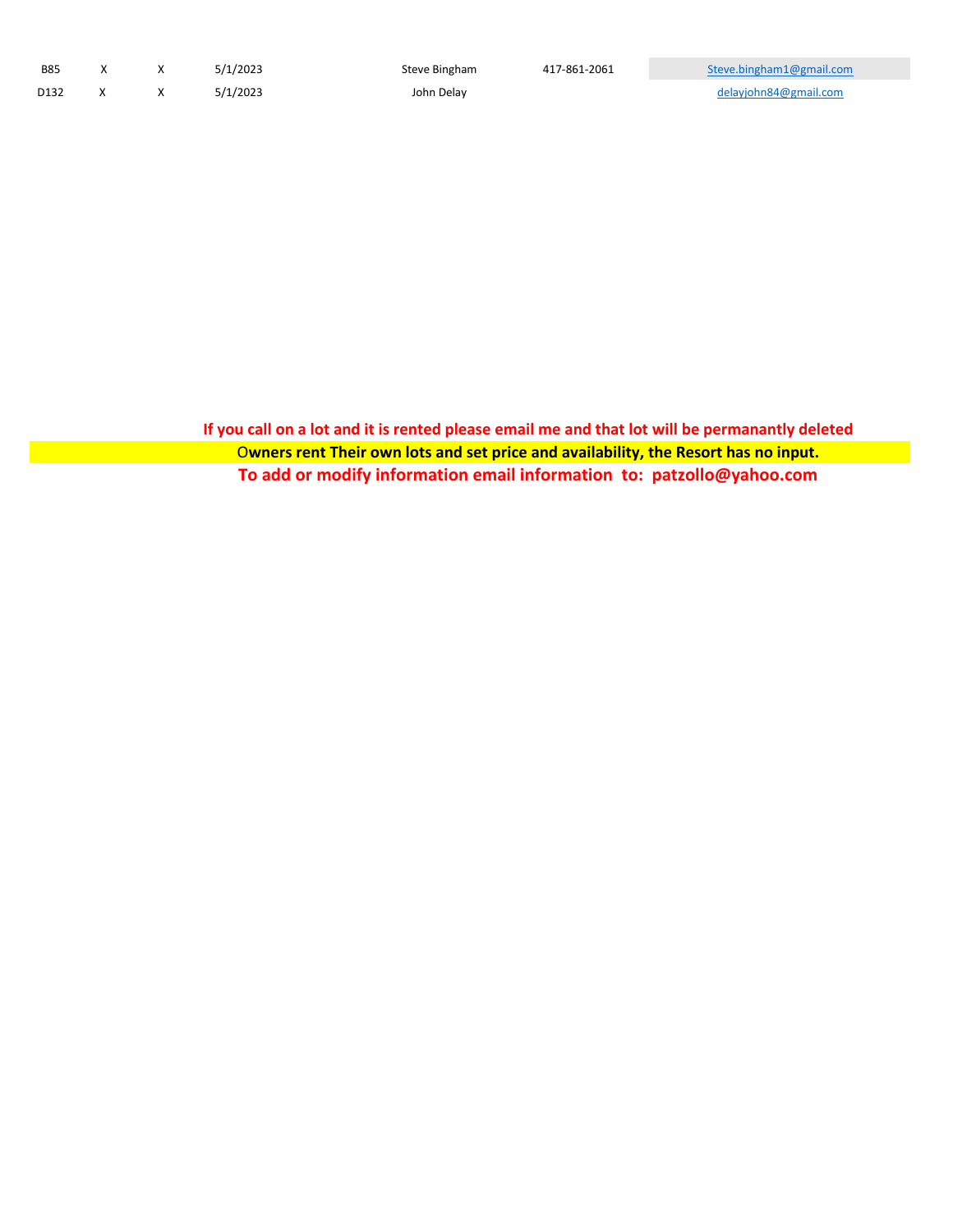**Comments Revised**

Monthly only

1 month min.

Lake front 6 months min

Lake View , Gazebo, Internet, elect.

On lake, shed, gazebo, 3 mo min On lake, gazebo& shed

#######

Shed & Gazebo On lake, shed, gazebo, 3 mo min